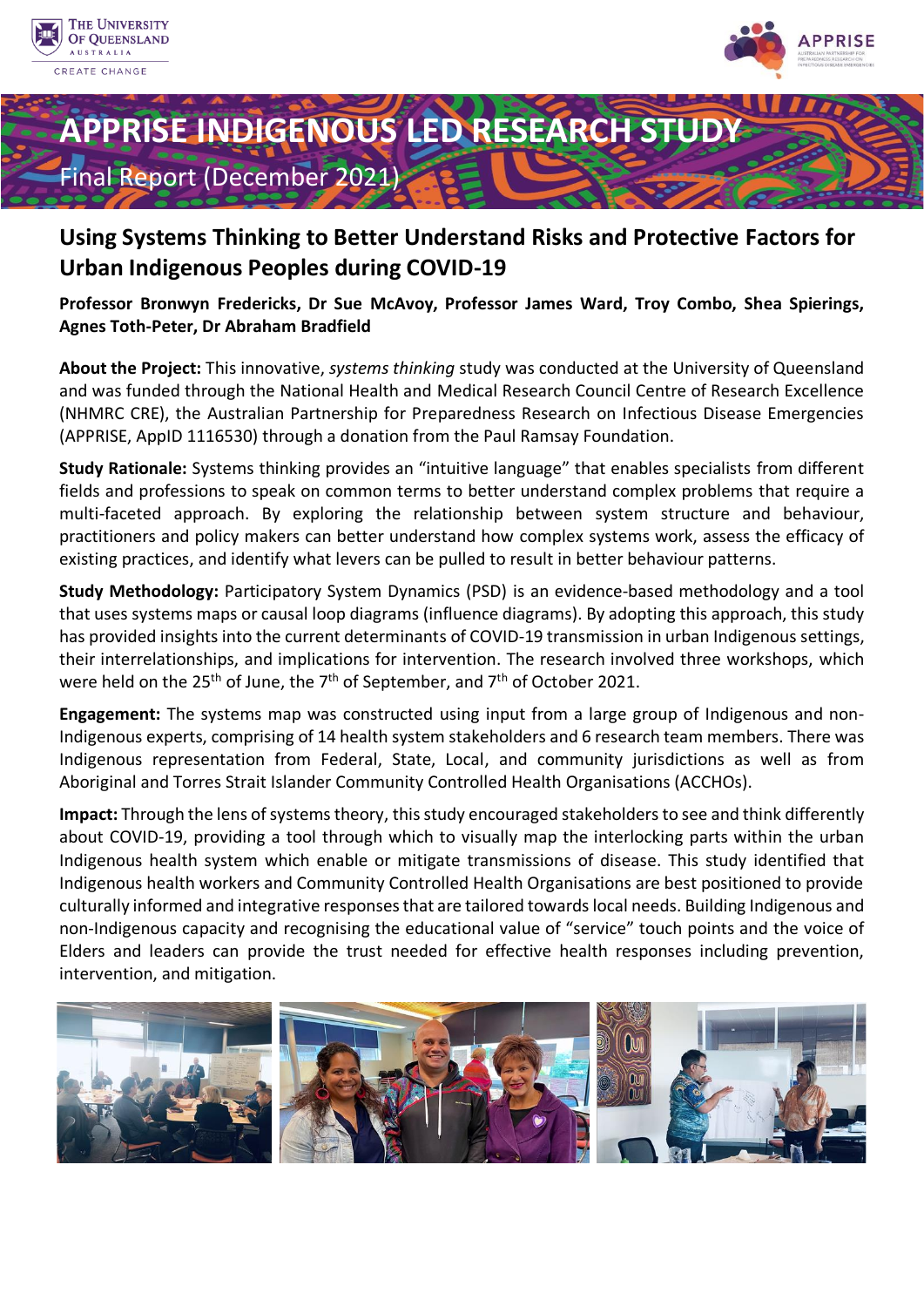#### **Summary of Workshop Outcomes**

| Workshop<br>1 Outcomes | $\checkmark$ Agreement on the outcome(s) of interest (number infected with COVID-19)<br>$\checkmark$ Identification of key system stakeholders<br>$\checkmark$ Identification of the key system elements impacting the outcome of interest<br>$\checkmark$ Prioritisation of the key system elements impacting the outcome of interest<br>$\checkmark$ Development of a diagraph to causally connect the main elements |
|------------------------|------------------------------------------------------------------------------------------------------------------------------------------------------------------------------------------------------------------------------------------------------------------------------------------------------------------------------------------------------------------------------------------------------------------------|
| Workshop<br>2 Outcomes | $\checkmark$ Discussion and consensus on terminology and system variables<br>$\checkmark$ Deeper understanding of systems thinking concepts<br>$\checkmark$ Development of causal linkages and systems maps for different system parts<br>$\checkmark$ Discussion and presentation of causal loop diagrams                                                                                                             |
| Workshop<br>3 Outcomes | $\checkmark$ Deeper understanding of system feedback loops and the behaviour they are producing<br>Development and discussion of intervention points and avoiding policy resistance<br>$\checkmark$<br>Identification of levers across the system to address COVID transmission risk attributed<br>$\checkmark$<br>to mob mobility, the behaviours of the young, and workplace fatigue                                 |

Each workshop comprised a series of scripted activities that guided the group to the following outcomes:

# **Key Elements**

The participants worked collaboratively to prioritise 12 variables (or determinants) that conceptually represented the urban health system, and classified the relationships between those variables, using arrows. In the systems map that follows, the variables have been clustered into six themes (dynamics), each composed of interlocking feedback loops.



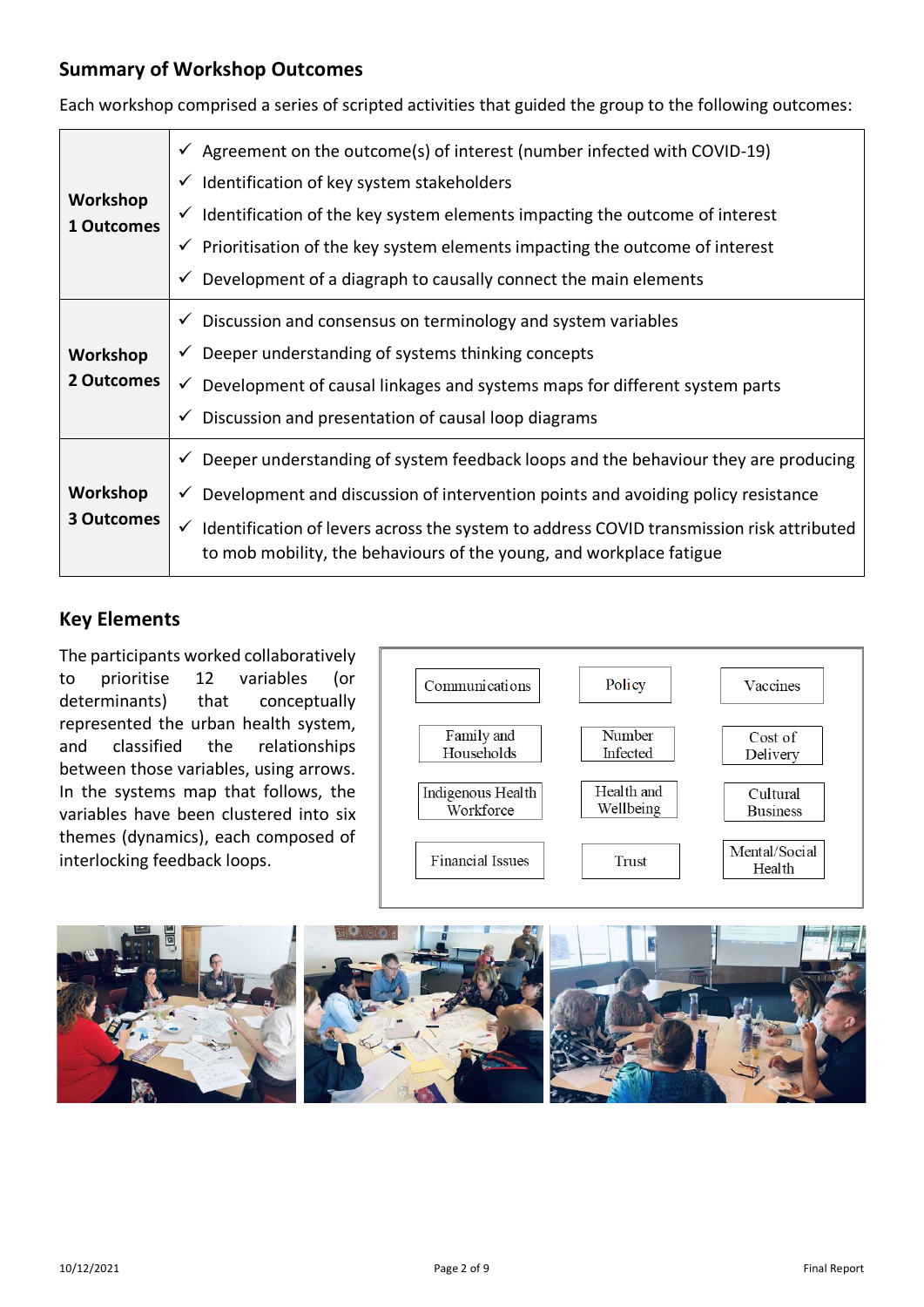# **Thematic Clusters within Urban COVID-19 Systems Map**

The Urban COVID-19 Systems Map presented in Figure 1 contains six key sub-systems or dynamics:

The **infection-susceptibility dynamic** could be described as the engine room and consists of two reinforcing loops (R1, R2) which drive infection risk higher, and two balancing loops (B1, B2) which counter or act to put a break on this risk. When COVID-19 is present (e.g., through hot spot arrivals), or risk of transmission is increased (e.g., due to the reinforcing nature of high rates of mobility), the virus has the potential to spread exponentially. The more transmission events, the increased chance of environmental exposure and the greater risk of infection. The Susceptible Population variable accounts for the fact that having COVID-19 creates immunity. Recent evidence suggests that COVID can be caught more than once so in future work, consideration may need to be given to those infected remaining in the susceptible population if supported by the evidence.

The **family-community dynamic** contains a number of feedback loops, some of which act to protect and mitigate the risk of COVID (B3, B4, R8) and others which contribute to its transmission (R4, R5, R6, R7, R9). Overcrowded housing for many Indigenous people in the greater Brisbane area, the inability to isolate, the loss of employment and burnout due to the pressure on community member's recognised "sources of trust", create transmission potential. Balancing this risk, is the protective power of Indigenous culture. Recognised community leaders, many with roles in the health workforce, play a significant role in keeping their communities safe and protected from COVID. The added pressures on these "sources of trust" can lead to burnout, which both threatens the scaffolding keeping their community safe, and positions them to be "at risk" to environmental transmission themselves.

The **young people dynamic** contains three reinforcing loops (R10, R11, R12) which increase the risk of COVID spreading through urban communities. Firstly, the actions of any asymptomatic youths, who are less likely to get tested, more likely to [test positive and more likely to have more social contacts,](https://www.sydney.edu.au/news-opinion/news/2020/08/11/why-are-young-men-more-likely-to-believe-covid-19-myths.html) can fuel transmission. In addition, often the very strategy deemed to be protective, namely lockdown, can trigger a loss of social connection. This can potentially cause disenfranchisement and scepticism in youths which might elevate their risk-taking behaviour, believe misinformation, and misuse QR codes. Finally, the evidence suggests that detention centres have contributed to COVID spread, added to by the tendency for youths to "go off the grid" on release.

The **Indigenous workforce dynamic** contains two reinforcing feedback loops (R13 and R14) which address the pressure on the Indigenous health workforce serving both mainstream and community-controlled health services. The consequences of burnout and retention were raised as significant risks that can reinforce the spread of COVID-19. Indigenous health workers and Community Controlled Health Organisations are best positioned to provide culturally informed, integrative, and holistic responses that are tailored towards local needs. Culturally safe care can reduce transmission and improve health outcomes for Indigenous peoples (who already bear a [disproportionate burden of disease\)](https://www.hrw.org/news/2021/08/19/australia-protect-risk-communities-covid-19), whilst improving Indigenous peoples' trust in health policy.

The **media misinformation vaccine hesitancy dynamic** contains two reinforcing loops (R15, R16) which address the role of misinformation and mistrust in the spread of COVID. Delivering services and building policy with the input of community members, Elders, leaders, and Indigenous workforces are essential to building trust within Indigenous communities. Disproportionate reporting and a lack of Indigenous voices in mainstream media has fuelled both misinformation and a lack of trust that has manifested itself in vaccine hesitancy and poor vaccination rates. These reinforcing loops are in need of disruption.

The **vaccine uptake dynamic** contains three reinforcing loops (R17, R18 and R19) and two balancing loops (B5, B6) driving the uptake of vaccines. Where there is marginalisation from health services (R19), the uptake is less. When there is no COVID present in the community (R17), the urgency to vaccinate is less. B5 is a balancing loop which suggests that poor experiences, racism and/or insensitivity at vaccination sites and hubs can feed back to community members and create hesitancy. R18 suggests that improving culturally safe experiences and [education](https://www.abc.net.au/news/2021-11-05/tas-indigenous-vaccination-rates-lagging-in-tasmania/100595344) can reduce hesitancy and improve uptake, as can the engagement of Community Controlled Health Services.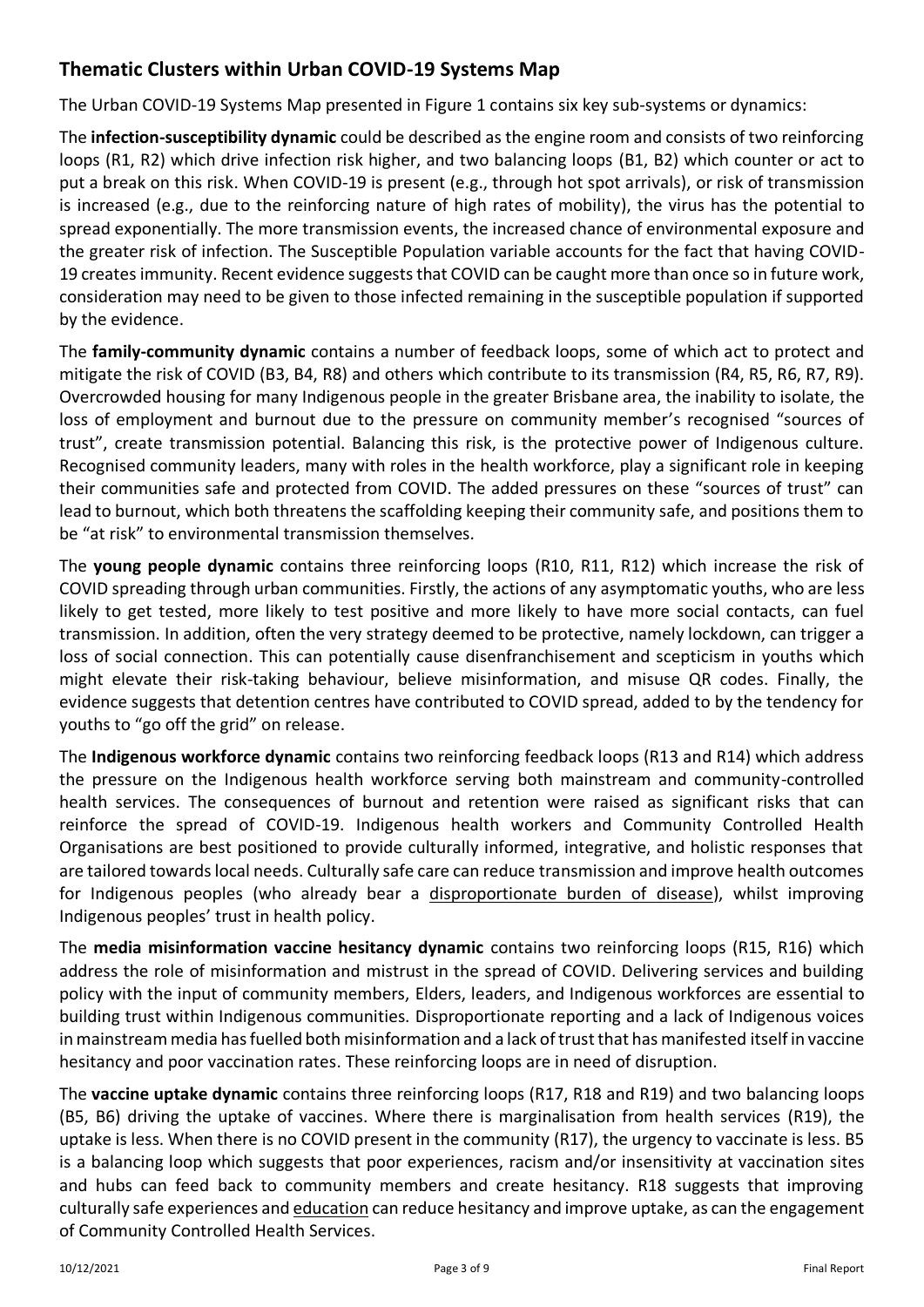#### **Urban COVID-19 Systems Map**

*Note: Each feedback loop is explained in detail in the attached Appendix.*



#### **Figure 1 – Urban COVID-19 Systems Map**

*Legend*

*Plus (+) polarity: two variables move in the same direction*

*Minus (-): polarity: two variables move in the opposite direction*

*Delay (||): response time, waiting time* 

*R: reinforcing loop or positive feedback loop*

*B: balancing loop or negative feedback loop*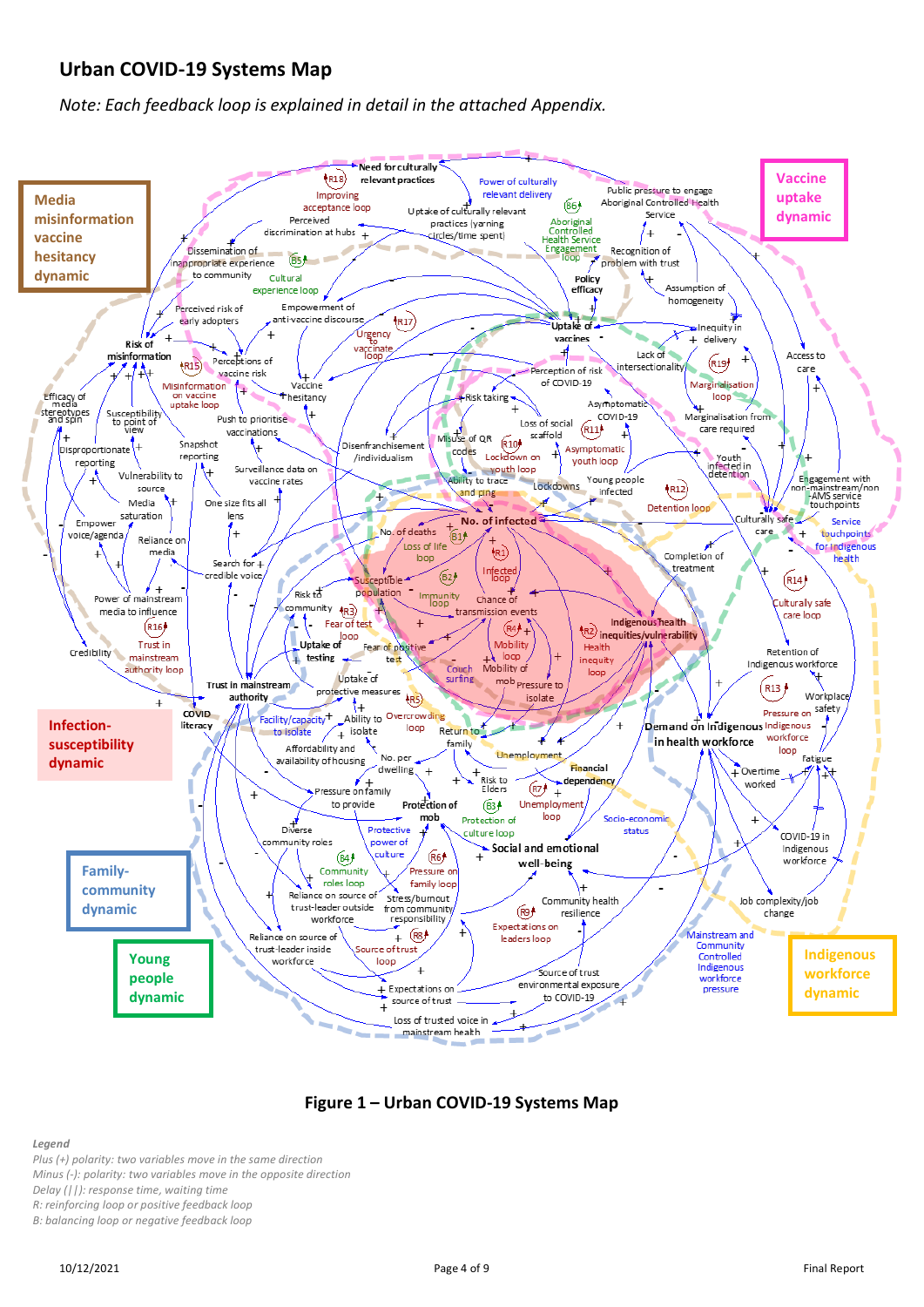#### **Intervention Points and Policy Resistance**

An objective of this study was to use the systems map (Figure 1), which identifies key variables and causal linkages, to investigate interventions that might prevent the spread of COVID over time, in urban Indigenous communities. Exploring the interventions, through the lens of feedback loops, can provide insights into possible points of policy resistance and unintended consequences. Policy resistance can arise because the full range of feedbacks are not understood<sup>1</sup>. Table 1 below summarises the interventions identified by participants:

| <b>Target Variable</b>                                                | <b>Intervention Point</b>                                                                                                                                                                                                                                                                                                                                                                                                                                                    |
|-----------------------------------------------------------------------|------------------------------------------------------------------------------------------------------------------------------------------------------------------------------------------------------------------------------------------------------------------------------------------------------------------------------------------------------------------------------------------------------------------------------------------------------------------------------|
| <b>Minimise the</b><br>mobility of mob                                | Designated family members appointed to do 'run arounds'<br>$\bullet$<br>Sell the idea on social media (i.e., Facebook or TikTok)<br>$\bullet$                                                                                                                                                                                                                                                                                                                                |
| <b>Put safety cushion</b><br>around risk-taking<br>behaviour of young | Financial incentive through MyGov<br>$\bullet$<br>Time limited (i.e., up to January 2022)<br>$\bullet$<br>\$350 for fully vaccinated individuals of up to 25-years of age<br>$\bullet$                                                                                                                                                                                                                                                                                       |
| <b>Recognise more</b><br>service touchpoint                           | Recognise that the services and organisations people access daily may also<br>$\bullet$<br>serve as touchpoints to further engage and education<br>Co-ordinated responses amongst bodies such as Centrelink, community clubs<br>$\bullet$<br>and organisations, schools, and universities can all influence Indigenous<br>health trajectories by providing more effective messaging and directing<br>community members to a greater number of trusted sources of information |
| <b>Define fatigue</b><br>through cultural lens                        | Renumerate for working back and overtime<br>$\bullet$<br>Flexible work arrangement to support cultural needs of Indigenous workers<br>$\bullet$                                                                                                                                                                                                                                                                                                                              |
| Prepare a COVID-19<br>outbreak checklist                              | Create a step-by-step, easy to understand action plan, similar to emergency<br>$\bullet$<br>services plan for flood                                                                                                                                                                                                                                                                                                                                                          |
| <b>Increase testing</b>                                               | 'Carrot not the stick' approach including the use of sewerage testings as<br>$\bullet$<br>'stick'<br>Incentivize using a home test kit and work out how to report to government<br>$\bullet$<br>Simplify understanding of how the vaccine and transmission works and<br>$\bullet$<br>explain the goal and role of testing                                                                                                                                                    |
| <b>Limit overcrowding</b>                                             | Use crisis housing, dongers, and tiny houses for youth at risk<br>$\bullet$                                                                                                                                                                                                                                                                                                                                                                                                  |
| <b>Include culturally</b><br>relevant messaging                       | Honour cultural protocol to acknowledge traditional owners by empowering<br>$\bullet$<br>the Elders' voice<br>Connect the Elder Advisory Council and empower the Council to bring in right<br>young talent and sources of trust                                                                                                                                                                                                                                              |
| <b>Increase vaccine</b><br>uptake through<br>messaging                | Community Co-designed Communication Campaign (CCCC)<br>٠<br>Improve messaging through QH, ACCHOs, QAIHC, TSRA, PHNs                                                                                                                                                                                                                                                                                                                                                          |

#### **Table 1 – Intervention Points**

<sup>1</sup> Sterman J 2000 Business Dynamics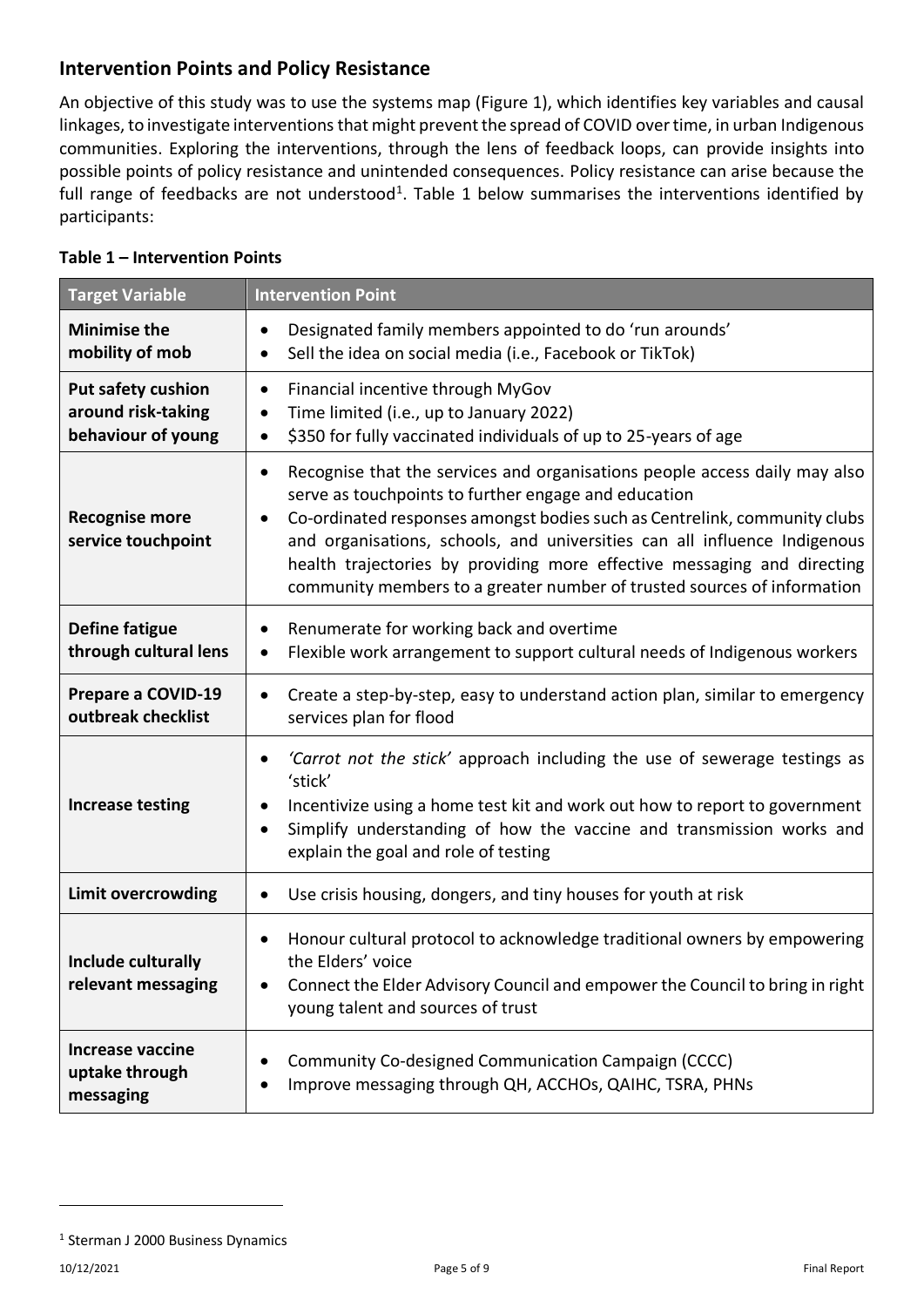Not all policies or interventions have the desired effect. The participants explored areas of policy resistance in the current system. These are listed in Table 2 below and informed the Intervention Points activity:

| <b>Target</b><br><b>Variable</b> | <b>Unintended Consequences</b>                                       | <b>Causes of Policy Resistance</b>                                                                                                                                                                                                                                                         |
|----------------------------------|----------------------------------------------------------------------|--------------------------------------------------------------------------------------------------------------------------------------------------------------------------------------------------------------------------------------------------------------------------------------------|
| Young<br>people                  | More risky behaviours<br>$\bullet$<br>More mobility<br>More mistrust | Lockdown policy breaks protectiveness of social scaffold<br>Split families and lack of scaffold leading to mistrust<br>$\bullet$                                                                                                                                                           |
| <b>Policy</b>                    | Ignoring social<br>distancing and<br>lockdown rules                  | COVID not on the radar<br>Not using a holistic definition of health<br>Low policy efficacy due to lack of trust and lack of co-<br>design<br>Snapshot reporting<br>An absence of a systematic disease management<br>approach<br>What's in it for me? mindset<br>Poor visibility for action |
| <b>Vaccine</b><br>uptake         | Not getting vaccinated                                               | Not using a holistic definition of health<br>Did not go back to basics to address misinformation and<br>improve understanding of the pandemic<br>No COVID literacy<br>$\bullet$<br>Missed opportunity to learn from NSW outbreak<br>$\bullet$                                              |
| <b>Trust in</b><br><b>System</b> | Disenfranchisement                                                   | Siloed ways of working<br>Bureaucracy blocks at high levels<br>Ingrained territorial behaviours<br>Assumption of homogeneity<br>$\bullet$<br>Individualistic behaviour                                                                                                                     |

**Table 2 – Unintended Consequences and Policy Resistance**

# **Conclusion**

We acknowledge that this project only included a small number of stakeholders in proportion to the Indigenous peoples in greater Brisbane and thus is not representative. Nevertheless, the scores of stakeholders who were involved over the course of the three workshops generously shared their time, experience, and expertise of working within the urban Indigenous health sector during COVID-19 and assisted in providing a deeper and more comprehensive understanding of some of the concerns, issues, and needs of Indigenous peoples within the region. Collectively, participants networked, shared ideas, collaborated, and built on each other's knowledge through their participatory and collaborative work. While stakeholders were already acutely aware of the numerous interlocking variables and factors influencing health outcomes in urban Indigenous Australia, including responses to health crises such as COVID-19, articulating and communicating the need for holistic, targeted, and culturally appropriate approaches to healthcare can remain a challenge. Through systems thinking, the research team has attempted to unpack and present such complexities so that points of intervention can be visually identified while culturally appropriate and effective health policies and practices may be applied.

This study adheres to the Guidelines of the ethical review process of The University of Queensland and the National Statement on Ethical Conduct in Human *Research. This study has been reviewed and approved by the Royal Brisbane & Women's Hospital Human Research Ethics Committee (EC00172). This research Ethics ID number are: HREC/2021/QRBW/73332 and 2021/HE000383.*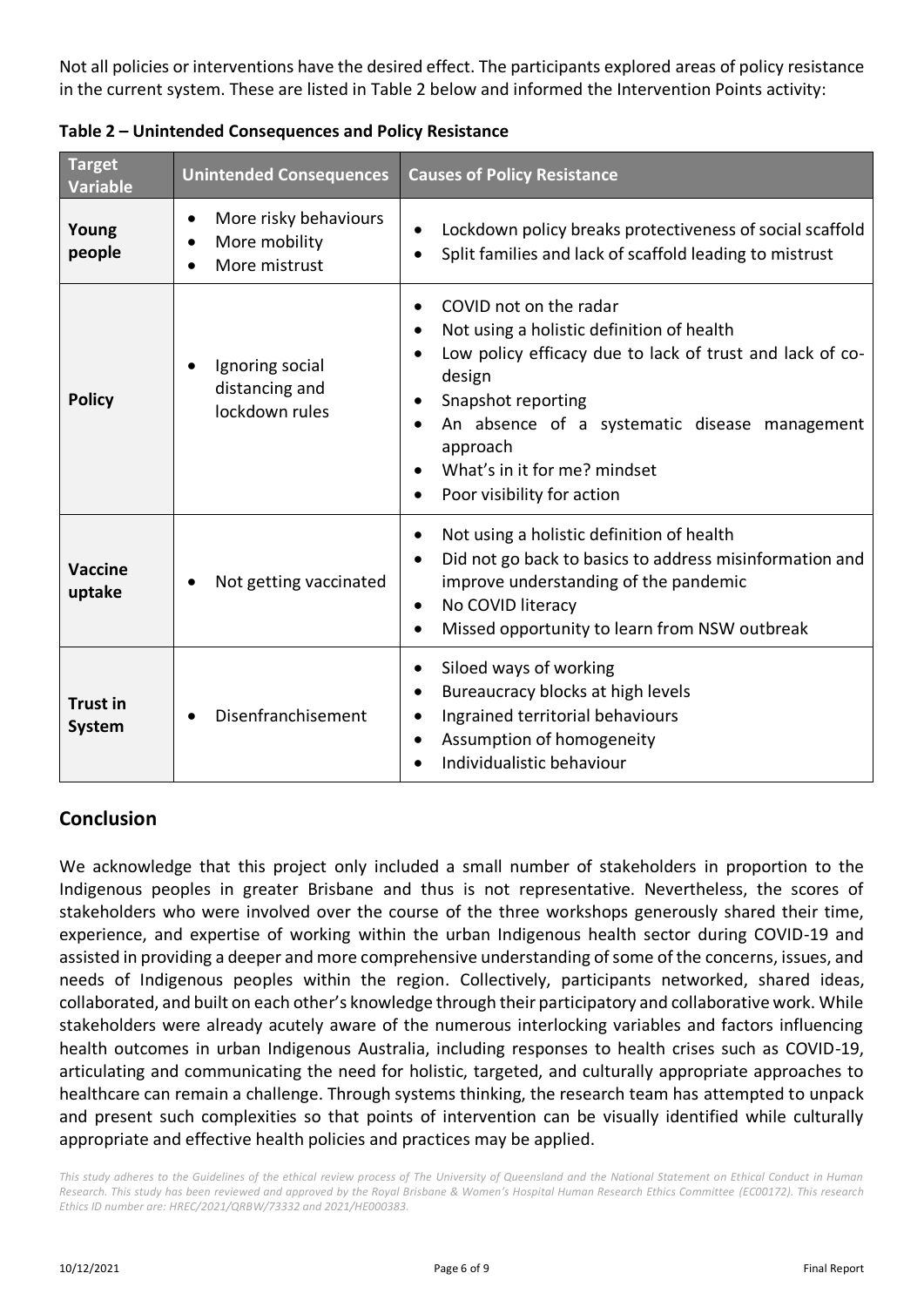# **Appendices**

#### **Appendix 1 – Unpacking the CLD Dynamics**

The tables below describe each of the loops in the Urban COVID-19 systems map by cluster:

**INFECTION – SUSCEPTIBILITY DYNAMIC:** These loops describe the commonly discussed feedbacks in epidemiology, relating to susceptibility and transmission of disease.

| Loop Type               | Loop Name               | <b>Loop Description</b>                                                                                                                                  |  |
|-------------------------|-------------------------|----------------------------------------------------------------------------------------------------------------------------------------------------------|--|
| <b>R1: REINFORCING</b>  | Infected loop           | This loop recognises that the more COVID infections there are the more<br>the chance of further transmission and more infections.                        |  |
| B1:<br><b>BALANCING</b> | Loss of life loop       | This loop acts to reduce the susceptible population through deaths,<br>thereby reducing the chance of transmission.                                      |  |
| B2:<br><b>BALANCING</b> | Immunity loop           | This loop shows that as the number of infections increases, the<br>susceptible population decreases, which then decreases the chance of<br>transmission. |  |
| <b>R2: REINFORCING</b>  | Health inequity<br>loop | This loop recognises that First Nation people's systemic health inequities<br>increase susceptibility to COVID <sup>2</sup> .                            |  |

**FAMILY - COMMUNITY DYNAMIC:** The family and household dynamics were recognised as being highly influential and connected. Rich stakeholder feedback informed the articulation of a number of sub-systems within this wider dynamic.

| Loop Type                      | <b>Loop Name</b>              | <b>Loop Description</b>                                                                                                                                                                                                                                                                                                                                                                                                                                                                                                                                            |  |
|--------------------------------|-------------------------------|--------------------------------------------------------------------------------------------------------------------------------------------------------------------------------------------------------------------------------------------------------------------------------------------------------------------------------------------------------------------------------------------------------------------------------------------------------------------------------------------------------------------------------------------------------------------|--|
| <b>R3: REINFORCING</b>         | Fear of test loop             | This loop represents the reluctance to get tested due to a fear of<br>employment and income loss. Fear of testing leads to a lower uptake of<br>testing, which then increases the risk to and susceptibility of the<br>community as if COVID remains undetected.                                                                                                                                                                                                                                                                                                   |  |
| <b>R4: REINFORCING</b>         | Mobility loop                 | This loop recognises that mobility of mob can seed the opportunity for<br>transmission events, which spread COVID amongst the community.<br>Mobility increases as spread increases as mob seeks the protection of<br>family.                                                                                                                                                                                                                                                                                                                                       |  |
| <b>R5: REINFORCING</b>         | Overcrowding<br>loop          | This loop recognises that return to family increases the numbers per<br>dwelling, reducing the ability to isolate and adopt protective measures,<br>which in turn can lead to more COVID-19 infections, when the virus is<br>active. Affordability and availability of housing are factors in<br>overcrowding.<br>The return to family also increases the risks to one's family (Elders) and<br>community members becoming infected with COVID, and it further<br>increases the health inequities and vulnerability, leading to higher chance<br>of transmissions. |  |
| <b>B3:</b><br><b>BALANCING</b> | Protection of<br>culture loop | Countering the negative impacts of overcrowding (as shown in R4 and<br>R5), this B2 loop captures the significant potential of family and<br>community to protect. As family members return to their family units,<br>the protective powers of a strong cultural identity are enabled, improving<br>the social and emotional well-being of the mob, making them less<br>vulnerable to transmission events.                                                                                                                                                         |  |
| <b>R6: REINFORCING</b>         | Pressure on family<br>loop    | This loop recognizes that return to family, that COVID-19 stimulates, puts<br>pressure on family/community to provide housing, food, emotional<br>support, and general advice to a growing number of family members.<br>Anecdotally, this has resulted in stress induced burnout on family<br>members, reducing social and emotional well-being.                                                                                                                                                                                                                   |  |
| <b>R7: REINFORCING</b>         | Unemployment<br>loop          | This loop shows that as infections increase, unemployment increases,<br>leading to the return to family dynamics and infection risks as explained<br>in loop R5.                                                                                                                                                                                                                                                                                                                                                                                                   |  |
| <b>B4:</b><br><b>BALANCING</b> | Community roles<br>loop       | This is an important protective loop for the family/community because it<br>recognises that community leaders, both inside and outside of the paid<br>workforce, play significant yet largely unrecognised community roles,<br>which protect the community through the provision of knowledge and<br>care, support, and culturally relevant communications.                                                                                                                                                                                                        |  |

<sup>&</sup>lt;sup>2</sup> The CLD does not explore the systemic health inequity in detail, but its inclusion recognises its importance.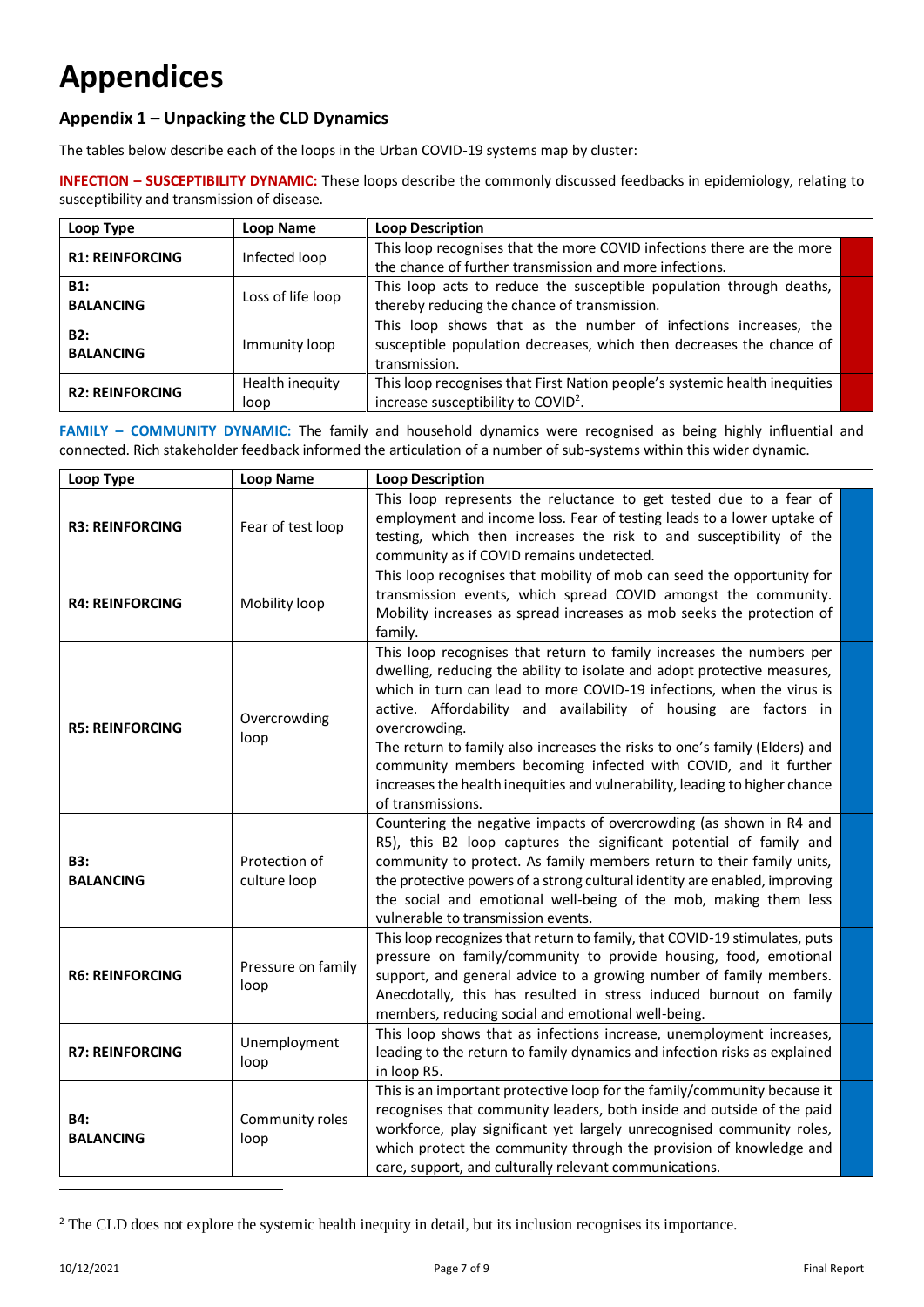|                        |                                | These important community leaders, who assume culturally specific roles<br>and responsibilities, and may or may not hold an official role in the health<br>workforce, are regarded as "sources of trust" for the community and<br>fulfill diverse roles, thereby taking pressure off the mainstream system.                                                                                                                                              |  |
|------------------------|--------------------------------|----------------------------------------------------------------------------------------------------------------------------------------------------------------------------------------------------------------------------------------------------------------------------------------------------------------------------------------------------------------------------------------------------------------------------------------------------------|--|
| <b>R8: REINFORCING</b> | Source of trust<br>loop        | This loop refers to the responsibilities described in B4, and it<br>acknowledges that the extra pressure can create burnout, reconnecting<br>with R6, to deliver more vulnerability to community members, and to<br>COVID-19. Altogether, the R6, R8 and B3, B4 loops recognise that whilst<br>the roles families and community leaders play can protect the<br>community during pandemics, they can also create added pressures.                        |  |
| <b>R9: REINFORCING</b> | Expectation on<br>leaders loop | This loop, as distinct from the R8 loop, focuses on the ripple effect<br>through the community if the sources of trust themselves are exposed to<br>and infected with COVID-19. With expectation comes environmental<br>exposure. Their removal leads to a decreased community health<br>resilience, and a deficit in the mainstream and community-controlled<br>Indigenous workforce, which acts to lower community social and<br>emotional well-being. |  |

**YOUNG PEOPLE DYNAMIC:** Whilst a subset of the *Family-Community dynamic*, the particular risks being introduced by young people (in the 25 to 35 age demographic) was singled out as uniquely contributing to the risk of COVID spread.

| Loop Type               | <b>Loop Name</b>           | <b>Loop Description</b>                                                                                                                                                                                                                                                                                                                                                                                                                                                                                                                                                                                                                                                                                                                                                |
|-------------------------|----------------------------|------------------------------------------------------------------------------------------------------------------------------------------------------------------------------------------------------------------------------------------------------------------------------------------------------------------------------------------------------------------------------------------------------------------------------------------------------------------------------------------------------------------------------------------------------------------------------------------------------------------------------------------------------------------------------------------------------------------------------------------------------------------------|
| <b>R10: REINFORCING</b> | Lockdown on youth<br>loop  | This loop represents a COVID-19 related demographic dynamic and<br>shows the unintended negative consequences of lockdowns on youth.<br>Whilst lockdown is primarily viewed as a protective factor to community,<br>it can put young people at risk by impacting their social scaffold.<br>This is reportedly leading to increased risk taking (e.g., misuse of QR<br>check-in) with the consequential challenges created for contact tracers.<br>The participants noted several dynamics influencing the risk-taking<br>behaviour in the young.<br>In particular, the disenfranchisement/individualism dynamic impacts<br>the trust in government and mainstream authorities, which can be<br>linked back to the decreased uptake of testing and protective measures. |
| <b>R11: REINFORCING</b> | Asymptomatic<br>youth loop | This loop recognises that the absence of symptoms in the young impacts<br>the perception of risk (i.e., young people regularly referring to COVID-19<br>as nothing more than the flu), which translates to unknowingly or<br>knowingly taking risks, seed transmission events.                                                                                                                                                                                                                                                                                                                                                                                                                                                                                         |
| <b>R12: REINFORCING</b> | Detention loop             | This loop extends on R13 in recognition of the high youth incarceration<br>rates and the evidence that the young are less culturally safe in<br>detention, leading to vulnerabilities that translate to a higher risk of<br>COVID-19. Also noted was the tendency youth exhibit to go "off the grid"<br>on release, complicating contact tracing processes.                                                                                                                                                                                                                                                                                                                                                                                                            |

**INDIGENOUS WORKFORCE DYNAMIC:** There was a recognition of both an official and unofficial Indigenous health workforce, each with complex dynamics that generated both risks and protective factors for Indigenous peoples.

| Loop Type               | <b>Loop Name</b>                            | <b>Loop Description</b>                                                                                                                                                                                                                                                                                                                                                                                                                                                                                                                                                                                                                                                                                     |
|-------------------------|---------------------------------------------|-------------------------------------------------------------------------------------------------------------------------------------------------------------------------------------------------------------------------------------------------------------------------------------------------------------------------------------------------------------------------------------------------------------------------------------------------------------------------------------------------------------------------------------------------------------------------------------------------------------------------------------------------------------------------------------------------------------|
| <b>R13: REINFORCING</b> | Pressure on<br>Indigenous<br>workforce loop | This loop recognises the factors in the official workforce that affect<br>capacity through adding to the strain on and retention of Indigenous<br>health workers, including overtime pressure, COVID in the workforce,<br>the changeability of job expectations and additional training as health<br>organisations respond to changing system demands. As part of the skills<br>optimization, workforce is also deployed into different roles. The impact<br>on fatigue was recognised as influencing retention and social and<br>emotional wellbeing.<br>The capacity of the Indigenous workforce is influenced both by burnout<br>of their official role and burnout in their unofficial community roles. |
| <b>R14: REINFORCING</b> | Culturally safe<br>care loop                | This loop builds on R13 recognizing that fatigue also impacts culturally<br>safe care, which may increase the risk of getting COVID and worsen<br>existing health inequities.                                                                                                                                                                                                                                                                                                                                                                                                                                                                                                                               |